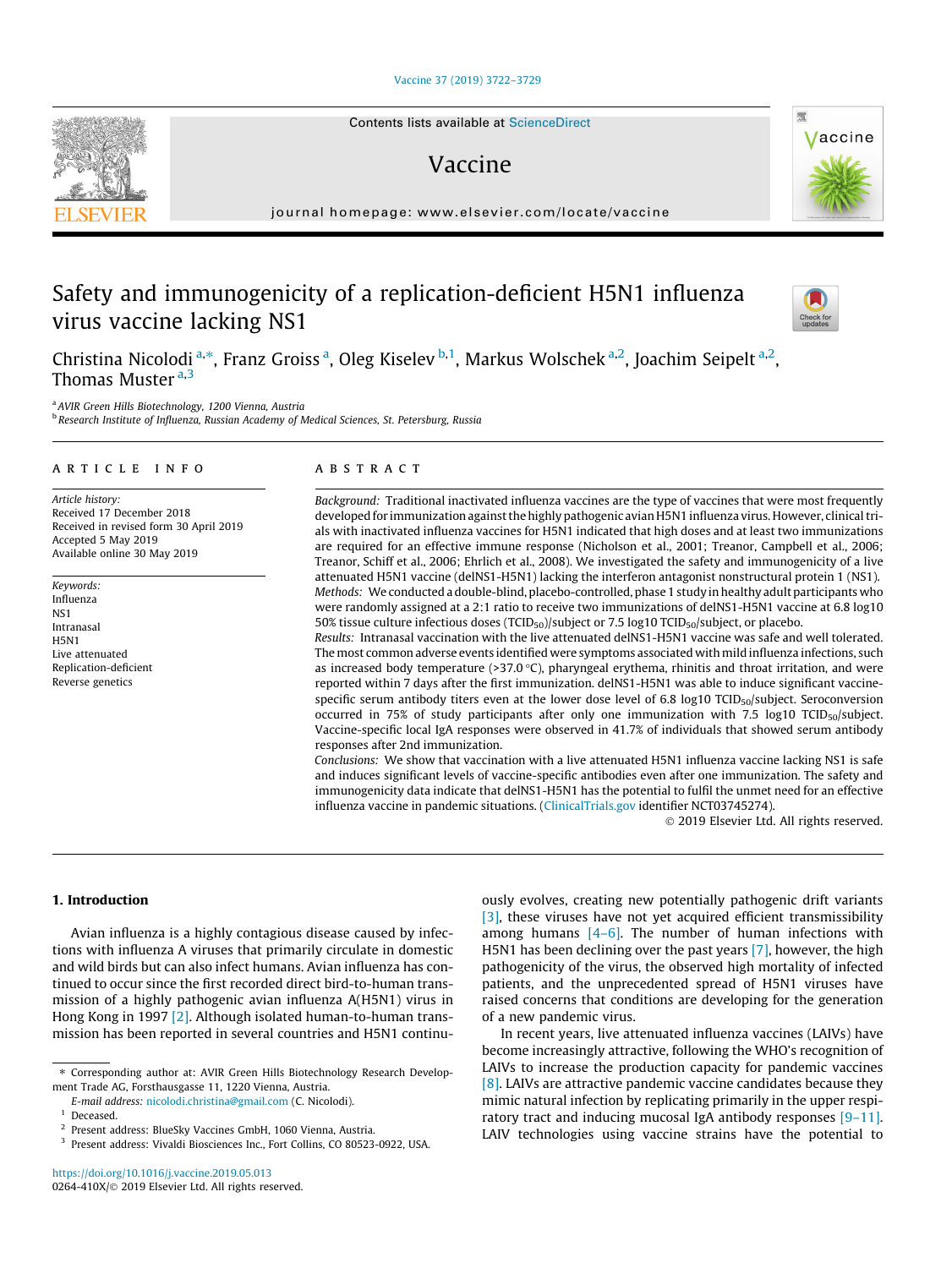reassort with circulating influenza viruses, which must be considered. A LAIV that is replication-deficient would mitigate the potential for reassortment while offering the advantages of the LAIV approach.

We have developed a novel type of live attenuated influenza vaccine by deleting the interferon antagonist NS1 from influenza virus IVR-116. The 5 internal genes from IVR-116 were cotransfected with the HA, NA and M gene from the pandemic H5N1 virus (A/Vietnam/1203/04), resulting in a live attenuated vaccine virus termed delNS1-H5N1.

Here, we report the safety and immunogenicity after one and two immunizations of a live attenuated delNS1-H5N1 influenza vaccine in healthy male and female humans.

## 2. Material and methods

## 2.1. Study design

We performed a randomized, double-blind, placebo-controlled phase 1 study in healthy males and females aged 18–50 to assess the safety and immunogenicity of a monovalent delNS1-H5N1 vaccine candidate containing an A/Vietnam/1203/04(H5N1) delNS1 reassortant. On study days 1 and 29, all participants received one intranasal dose of the monovalent delNS1-H5N1 vaccine candidate at one of two dose levels, or placebo.

delNS1-H5N1 was escalated according to a fixed doseescalation scheme comprising two dose levels, 6.8 and 7.5 log10 TCID<sub>50</sub>/volunteer. Cohorts of eighteen healthy volunteers per dose level were randomized at a ratio of 2:1 for delNS1-H5N1 or placebo. The volunteers in both cohorts were hospitalized for 7 days after the vaccine was first administered. After discharge on day 7, study participants were asked to record all symptoms and concomitant medications on a diary card which was reviewed and transferred to the case report form (CRF) at the participant's next follow-up visits (day 29 [day of the second vaccination], day 35 and 57 [end of study]). A data safety monitoring board (DSMB) decided upon administration of the second dose and escalation to the higher dose level in a two-step procedure: (i) if the first vaccination of 6.8 log10 was tolerated, participants received the second vaccination or placebo and the study was escalated to the high dose level, (ii) if the first vaccination of 7.5 log10 was tolerated, participants received the second vaccination or placebo.

Participants, the investigator and personnel involved in any study-related analysis were fully blinded. A study nurse responsible for blinding vaccine and placebo for administration was not blinded. This study nurse was not involved in any other study related procedures. The study was conducted at a single center located at the Research Institute of Influenza, Russian Academy of Medical Sciences, St. Petersburg, Russia, between 19 December 2008 and 27 May 2009.

The primary objective of this study was to evaluate the safety and tolerability of two intranasal doses of delNS1-H5N1. Secondary objectives included the analysis of local and systemic immune responses as well as shedding of delNS1-H5N1 vaccine virus.

The study was conducted in compliance with Good Clinical Practice guidelines and the Declaration of Helsinki. It was approved by the responsible independent ethics committee (Ethics Committee under the Federal Service for the Surveillance in Health Care and Social Development of Russian Federation, Russia) and by the Russian regulatory authority.

# 2.2. Vaccine and placebo

delNS1-H5N1 was generated by reverse genetics as described elsewhere  $[12-14]$ . The vaccine candidate lacks the complete NS1 open reading frame and was rescued from cDNA clones by co-transfection of plasmids encoding the hemagglutinin, neuraminidase and matrix protein of influenza A/Vietnam/1203/04 (H5N1), whereas the remaining 5 gene segments are from the influenza virus IVR-116, a reassortant with HA and NA genes from influenza A/New Caledonia/20/99(H1N1), the PB1 gene from A/ Texas/1/77(H3N2), and all other genes from the A/Puerto Rico/8/34  $(H1N1)(PR8)$  virus (WHO) [\[15\]](#page-7-0). The HA cleavage site of the seed virus was genetically modified to remove the highly pathogenic trait of the H5N1 virus. As a result delNS1-H5N1 was a nonpathogenic 5:3 reassortant virus. The vaccine was produced in Vero cells under serum-free conditions following good manufacturing practice (GMP). The virus harvest was purified in two chromatographic steps and formulated with sucrose/phosphate/ glutamate/sodium chloride as a stabilizer. Two dose levels containing 6.8 or 7.5 log10 50% tissue culture infectious doses (TCID $_{50}$ ) of the monovalent H5N1 reassortant vaccine strain were produced (batch numbers: G070/LC1/070417 and G070/LC1/070523, AVIR Green Hills Biotechnology). The placebo consisted of the formulation buffer (batch number: G070/PL/070417, AVIR Green Hills Biotechnology). Both vaccine and placebo were stored frozen at  $\leq$  -60 °C and transferred into a nasal spray device (St. Gobain, Germany) before intranasal administration. A total of 520  $\mu$ l of vaccine or placebo was administered into both nostrils of each participant  $(260 \mu l/nostril)$  at each vaccination.

#### 2.3. Study population

After signing an informed consent form, healthy male and females aged 18–50 years were prescreened for titers of antibodies to A/Vietnam/1203/04(H5N1) and A/Brisbane/59/2007(H1N1) virus by hemagglutination-inhibition (HAI) assay. Only healthy volunteers with antibody titers of <1:10 for H5N1 and with titers  $\leq$ 1:20 for influenza A/H1N1 were invited for further screening procedures. Individuals with signs of acute febrile illness (>37.0  $°C$ ); acute or chronic upper- or lower-tract respiratory illness (i.e., sneezing, cough, tonsillitis, otitis media); with a medical history of severe atopy, leukemia or cancer; with rhinosurgery within 30 days before immunization; or with seasonal influenza vaccination in 2006/2007 and/or later seasons were excluded. Individuals who had been treated with immunosuppressive drugs, who received antiviral drugs, immunoglobulins or blood transfusions within 4 weeks before immunization, or were seropositive for HIV, hepatitis B or C were also excluded from the clinical study. Females of childbearing potential were only included with negative pregnancy testing prior to immunization. Written informed consent was provided by all participants. The study participants were randomly assigned 2:1 to one of two cohorts (two immunizations of delNS1-H5N1 vaccine at 6.8 log10  $TCID_{50}/subject$  or 7.5  $log10$  TCID<sub>50</sub>/subject or placebo) with the help of a computergenerated randomization schedule.

#### 2.4. Safety

Adverse events (AE) were collected from the day of the first vaccination until study day 57. Serious adverse events were spontaneously collected from day of enrolment until 30 days after the end of the study. The investigator assessed AEs for relationship to study medication based on the causality assessment of the WHO guideline ''Adverse Events Following Immunization" (AEFI). After participants were discharged on day 7 after the first immunization, they were asked to record all clinical symptoms, events and concomitant medications in a diary card until study day 57. After discharge healthy volunteers were observed in an outpatient setting at the Research Institute of Influenza. Volunteers presented for follow-up visits on day 29, day 35 and day 57 (end of study). On day 29 the second vaccination was administered. Each day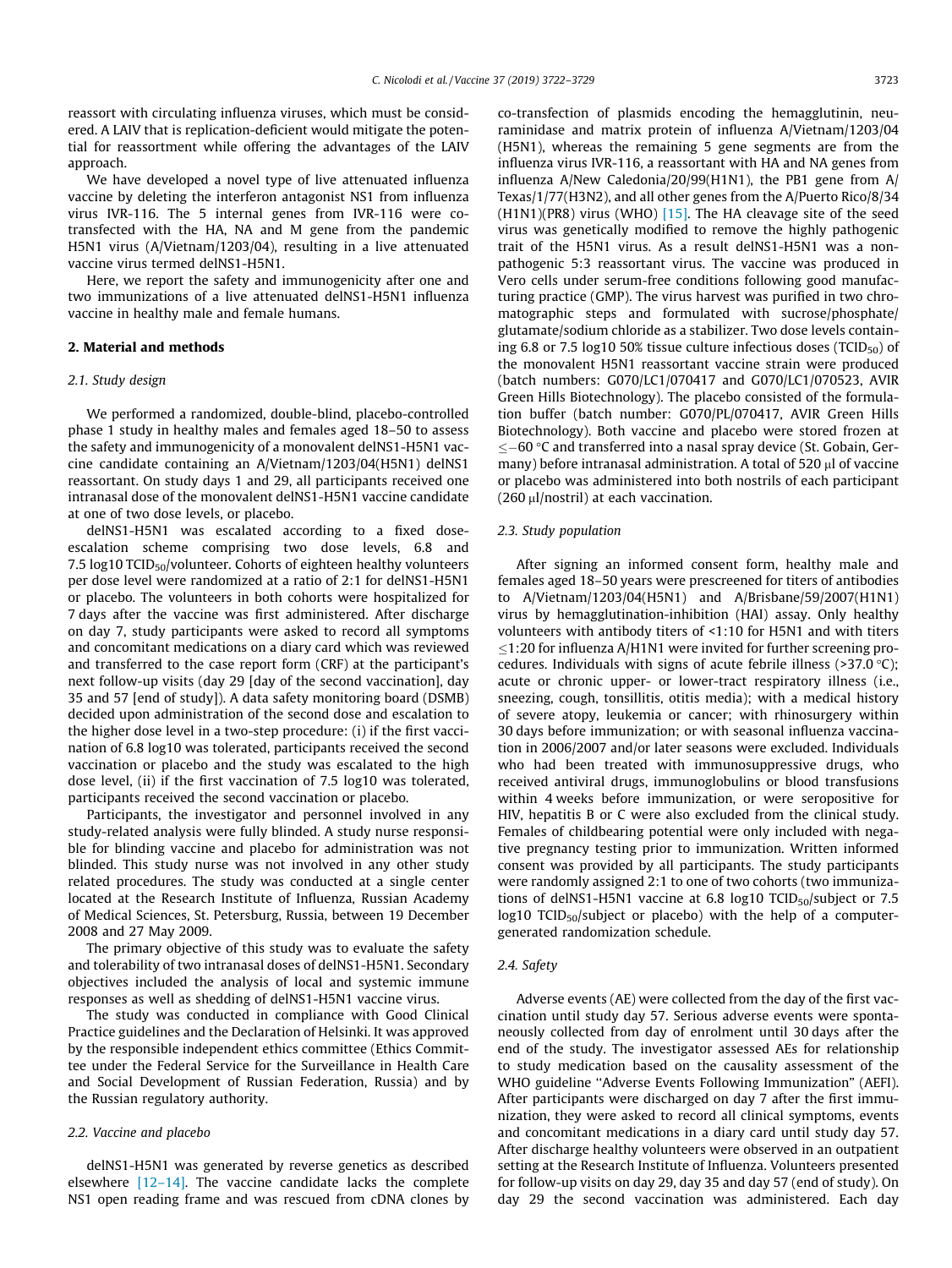between day 29 and day 35 volunteers were contacted by telephone to assess their state of health.

#### 2.5. Nasal sample collection

Nasal swabs were collected from each participant 24 h before immunization, and at 24, 48 and 72 h, and study days 4, and 29 after the first immunization, day 35 (6 days after the second vaccination) and day 57, using cotton swabs that were placed into the inferior turbinates of each nostril at the study site. The participants were instructed to gently massage the nose and occasionally rotate the swab for 5–10 min. Both swabs were pooled and placed in 2 ml elution solution (0.1% Tween20, 1% antibiotic/antimycotic mix, 0.1% BSA, 1% protease inhibitor in sterile PBS) in specific specimen collection tubes containing two chambers (Salivette<sup>®</sup>, Sarstedt) and stored at  $2-8$  °C for 1 h. The swabs were then vortexed, transferred to the upper chamber of the collection tube and centrifuged at  $4^{\circ}$ C in a bench centrifuge. Nasal samples were transferred to Salivette<sup>®</sup> tubes and stored frozen at  $-70$  °C until analyses.

#### 2.6. Virus recovery

Viable vaccine virus in nasal swab samples obtained 24, 48 and 72 h after the first immunization was determined by limiting dilutions in Vero cells. Serial 10-fold dilutions of nasal swab samples were passaged in Vero cells cultivated at  $37 \degree C$  and  $5\%$  CO2 in Opti-PRO<sup>TM</sup> medium (Invitrogen) supplemented with 5 mg/ml porcine trypsin (Sigma) and 1% antibiotics mix (penicillin and streptomycin). After 3–5 days of incubation infectious virus titers in TCID<sub>50</sub>/ml were determined and calculated according to Reed and Muench  $[16]$ . The lower limit of detection was 1.5 log10 TCID<sub>50</sub>.

#### 2.7. Measurement of immune response

Induction of local and systemic immune responses was evaluated in nasal or serum samples taken prior to vaccination (day 1) and on study days 29, 35 (only mucosal IgA) and 57. The level of neutralizing antibodies compared to baseline was determined by microneutralization assay (MNA) with NIBRG-14, a reassortant prepared by reverse genetics from A/Vietnam/1194/2004 (H5N1) virus (in which the polybasic HA cleavage site has been excised) and A/Puerto Rico/8/34(H1N1) virus according to standard procedures [\[17\].](#page-7-0)

To perform the MNA, serial twofold dilutions of receptordestroying enzyme (RDE, Denka-Seiken, Japan) pre-treated sera were prepared in 96-well microtiter plates (Nunc) with 1% antibiotic mix and 50 ml of a standardized viral suspension (NIBRG-14, 100  $TCID<sub>50</sub>/50 \mu l$ ) were added to each well. After an incubation period of 2 h at 37  $\degree$ C, the MDCK cells were added. The plates were incubated for 48 h, washed and acetone fixed. An influenza A virus NP-specific monoclonal antibody conjugated with horseradishperoxidase (HRP, 0.125 mg/ml) diluted in a blocking buffer (PBS containing 5% skim milk powder) was added for 1 h. The plates were washed and the substrate (TMB, Sigma) was added. The reaction was stopped with 2 N H2SO4. The average absorption at 450 nm (A450) was determined for the control wells of virus-infected (VC) and uninfected (CC) cells and the neutralizing endpoint (NEP) was determined by using a 50% specific signal calculation.

$$
NEP = \frac{[(a \text{verage A450 of VC wells}) - (a \text{verage A450 of CC wells})]}{2}
$$
  
+ (a \text{verage A450 of CC wells})

The hemagglutination inhibition (HAI) antibodies were measured according to standard procedures with modifications. Two-fold serial dilutions (starting from  $1:10$ ) of  $25 \mu l$  of RDE-inactivated sera in U-well microtiter plates were incubated for 45 min at room temperature  $(RT)$  with 50  $\mu$ l of influenza NIBRG-14 virus adjusted to 4 hemagglutination units/50 ul. 100 µl of 0.5–0.6% horse RBCs (red blood cells) were added, and the reaction mixture was incubated for a further 45 min at RT. Wells were examined visually for inhibition of HA, as indicated by the appearance of well-defined RBC ''buttons" or teardrop formation upon plate tilting. HAI titers were the reciprocal of the highest dilution of serum that completely prevented HA. HAI and MNA titers of less than 1:10 were rated as negative. Responders were defined as having a  $\geq$ 4-fold increase in geometric mean titers (GMT) as compared to baseline.

Both the HAI and the MN assay were performed following international standards for influenza diagnosis as published by the WHO [\[18\]](#page-7-0). HAI and MN titers below the limit of detection (i.e. <10) were denoted as half of the threshold detection value (i.e. 5) for statistical calculations.

Secretory immunoglobulin A (sIgA) was evaluated by enzymelinked immunosorbent assay (ELISA), with purified A/Vietnam/1203/04 (H5N1) hemagglutinin used as coating antigen (SinoBiological, China). 96-well Nunc MaxiSorp™ were coated with 0.5 mg/ml (100 ml/well) of the recombinant hemagglutinin of the A/VN/1203/04(H5N1) influenza virus coupled to mouse Ig Fc receptor part HA-mFc (Sinobiological Ltd, China) at  $4^{\circ}$ C overnight. The plates were washed (PBS containing 0.1% Tween-20) and blocked with assay buffer (PBS containing 0.5% I-Block [Tropix] and 0.1% Tween-20). Serially twofold diluted nasal swab samples were added and incubated at RT for 1–2 h. On each plate, the reference standards for the respective target antibody, appropriately diluted in the assay buffer, were included. The standard curve for the assessment of H5-specific IgA was established by utilizing a pool of nasal swab samples (IgA reference standard; commercially not available) exhibiting a detectable signal that was determined in a preliminary endpoint ELISA. A 1:40 dilution of the IgA reference standard was defined as 100 arbitrary units (AU) of H5 specific IgA per ml. After washing, H5-specific IgA antibodies were detected with goat anti-ferret IgA conjugated with HRP  $(1.0 \,\mu\text{g/ml})$ ; Zymed). The plates were incubated for 1 h, washed again, and Ultra TMB-ELISA substrate (Thermo) was added for secretory IgA ELISA (Aureon Biosystems). The luminescence signal in the sIgA ELISA was measured with a luminometer (Mediators PHL, Austria) after incubating the plates for 60 min in the dark. The concentration of sIgA in the individual samples was expressed in AU/ml based on the IgA reference standard calibration curve by the 4-parameter non-linear logistic curve fit (Gen5 software).

In the mucosal samples H5-specific sIgA antibodies were normalized. A standard quantitative ELISA was performed by using affinity purified goat anti-human IgA  $(1 \mu g/ml)$ ; Zymed) and commercially available human IgA from colostrum (Sigma). The IgA concentration in each sample was calculated based on the IgA reference standard curve by a 4-parameter non-linear logistic fit. A dilution of 1:40 of the IgA reference standard was defined as 100 AU of the total IgA/ml. The final normalized results were expressed in H5-specific AU/ml of the total IgA for each individual mucosal sample (µg/ml).

#### 2.8. Statistical analyses

Statistical analyses were descriptive and exploratory in nature with no confirmatory proof of hypotheses. Analysis of Variance (ANOVA) was used to calculate increases in geometric mean titers with baseline values as covariate. Individual pairwise comparisons were calculated using the Tukey-Kramer multiple comparison test to control the error rate under any complete or partial null hypothesis. Fisher's exact or Chi-square tests were applied for comparing response rates between treatment groups. For these tests, p values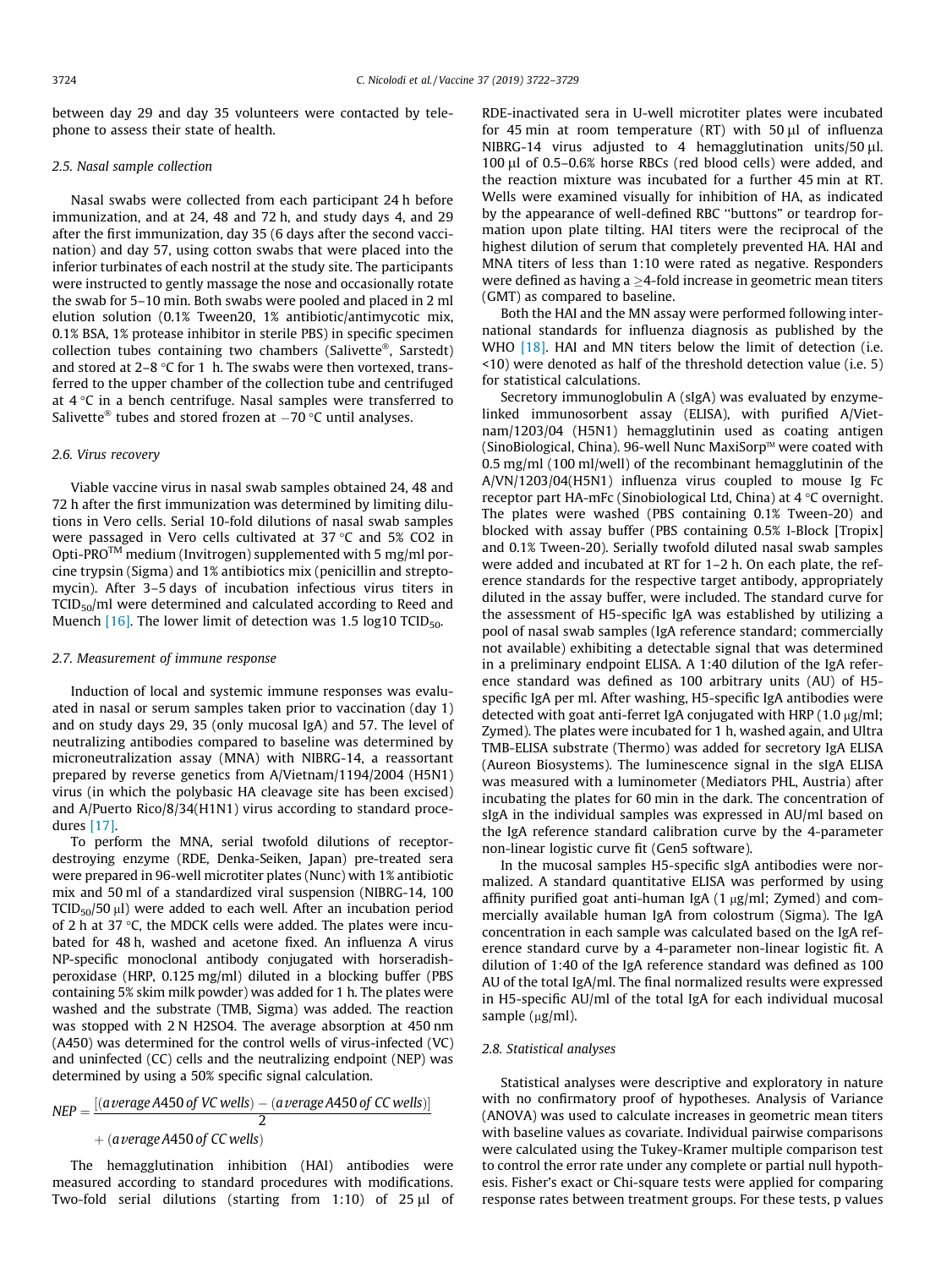<0.05 were considered to indicate significance. All participants who were randomized and had received study medication were included in the full-analysis set. Participants who completed the study without major protocol violations were included in the per-protocol analysis set.

# 3. Results

91 female and male volunteers were screened for H5N1 A/Vietnam/1203/04 and H1N1-specific A/Brisbane/59/2007 antibody titers by HAI assay. Of these, 55 volunteers dropped out before vaccination (Fig. 1). All 36 participants eligible for the study were randomized in one of two cohorts. The male and female participants were almost equally distributed within the study (18 female and 18 male) and the cohorts (6.8log10: 6 males and 6 females, 7.5log10: 7 males and 5 females, placebo: 5 males and 7 females). Study medication was administered to all of the 36 participants. All of them completed the study according to protocol.

# 3.1. Safety

All immunized participants were included in the safety analyses. Intranasal vaccination with delNS1-H5N1 was well tolerated in both dose groups. No serious adverse events were observed. The proportions of most frequent symptoms reported during the first 7 days after the first and second vaccination are presented in [Fig. 2.](#page-4-0)

Within 7 days after the first vaccination, adverse events were reported to a larger extent than after the second vaccination. The most frequent adverse events after the first vaccination were increased body temperature  $(>37.0 °C)$ , pharyngeal erythema, rhinitis and throat irritation, and occurred to a similar extent in placebo- and delNS1-H5N1-treated individuals. Other AEs typically expected for live attenuated influenza vaccines such as coughing, myalgia or fever were noted only rarely [\(Fig. 2](#page-4-0)). Fever (temperature  $> 38.0$  °C) was observed in one participant treated with the first dose of 7.5  $log10$  TCID<sub>50</sub> delNS1-H5N1.

Within 7 days after the second vaccination, increased body temperature and rhinitis were the only adverse events observed, which involved only a few study participants treated with delNS1-H5N1 (2 and 1 subject, respectively) or placebo (2 subjects) ([Fig. 2](#page-4-0)). There was no indication of a dose dependency with any of the adverse events observed.

## 3.2. Vaccine virus shedding

To confirm the replication-deficient phenotype of the vaccine virus, we analyzed nasal swabs collected 24, 48 and 72 h after the first immunization for the presence of vaccine virus by  $TCID_{50}$ assay [\[16\]](#page-7-0). No vaccine virus was recovered from any sample at any time point.

#### 3.3. Immune response

The HAI assay was used to detect serum antibody levels against influenza H5N1 A/Vietnam/1203/04 as contained in the vaccine. At both dose levels, the seroconversion rate was higher after two vaccinations (day 57) than after one vaccination (day 29) [\(Table 1\)](#page-5-0). In the lower dose group using  $6.8 \log 10$  TCID<sub>50</sub>, a significant increase was reached in 5 (42%) out of 12 subjects after the first immunization (HAI GMT increase from 5.0 to 11.9), and in 11 (92%) subjects after the second immunization (HAI GMT increase to 40.0) compared to placebo.

An at least 4-fold increase in antibody titers against H5N1 was detected in 9 (75%) out of 12 subjects treated with 7.5 log10 TCID<sub>50</sub> after the first immunization (HAI GMT increase from 5.3 to 28.3) and in 11 (92%) subjects after the second immunization (HAI GMT increase to 50.4) compared to placebo.



Fig. 1. Flow chart.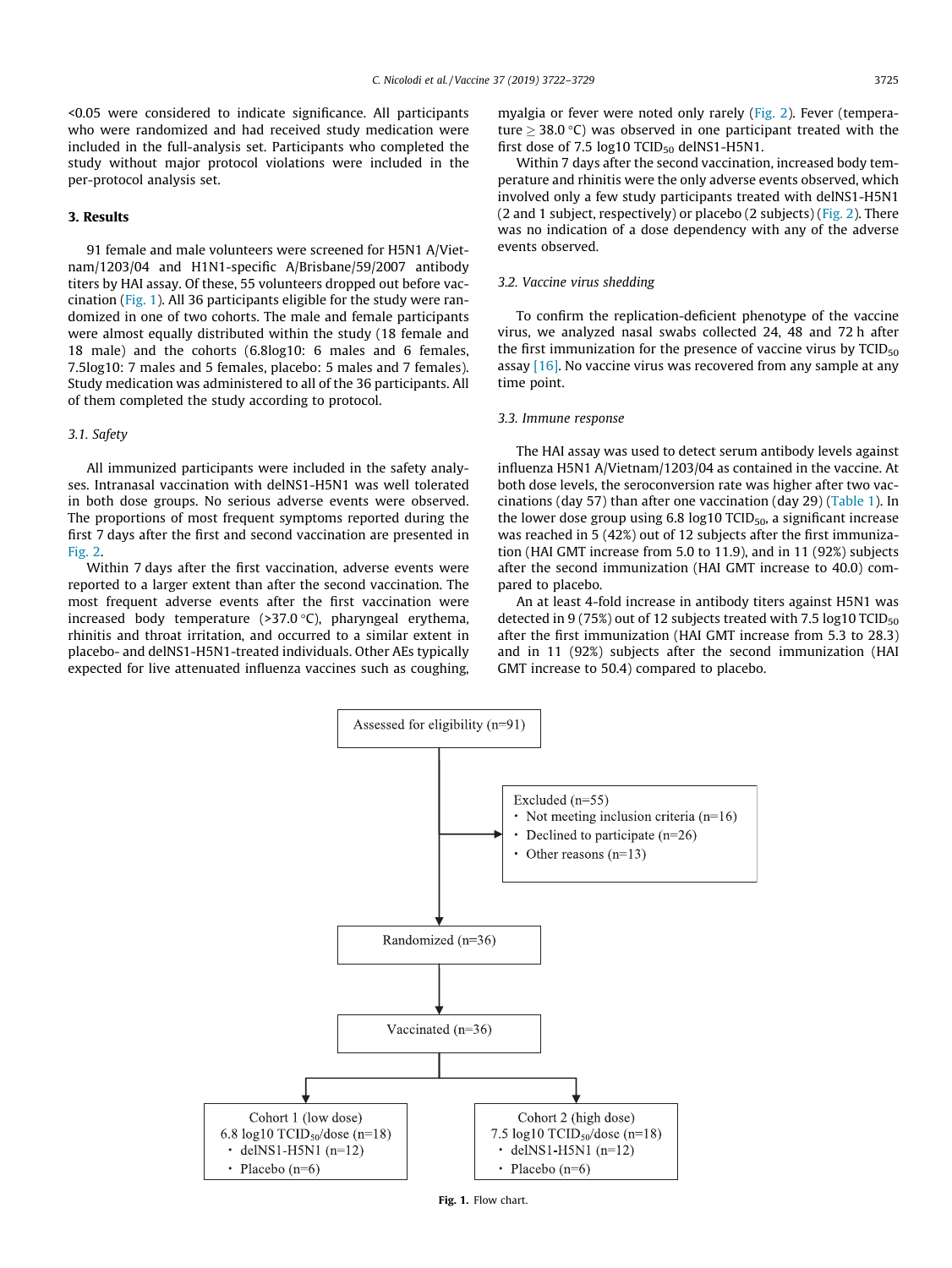<span id="page-4-0"></span>

Fig. 2. Proportion of volunteers with Adverse Events within 7 days after first and second vaccination.

Overall, the number of responders was significantly different from placebo after the first and second immunization in both dose groups. The geometric mean titer increases were significantly different from placebo already after the first vaccination with the higher dose and further increased after the second immunization. At the lower dose level, geometric mean increases were significant after the second immunization ([Table 1\)](#page-5-0).

A 4-fold increase in neutralizing antibodies was detected in subjects vaccinated with 6.8 log10 TCID<sub>50</sub> in 6 (50%) of 12 subjects after the first immunization (MNA GMT increase from 7.5 to 31.8) and 10 (83%) subjects after the second immunization (MNA GMT increase to 80.0) ([Table 1\)](#page-5-0). In the higher dose group using 7.5  $log10$  TCID<sub>50</sub> an at least 4-fold increase in neutralization titers was detected in 4 (33%) of 12 participants after the first (MNA GMT increase from 5.6 to 12.6) and in 9 (75%) participants after the second immunization (MNA GMT increase to 33.6) ([Table 1\)](#page-5-0). Though a 4-fold increase was detected in a larger number of subjects vaccinated with 6.8 log10 TCID $_{50}$  this difference was not statistically significant compared to the response rate of the higher dose level after one ( $p = 0.680$ ) or two immunizations ( $p = 1.000$ , Fisher's exact test).

Overall, the number of responders in the lower dose group was significantly different from placebo after the first and second immunizations while in the higher dose group the number of responders was significant after the second immunization. Geometric mean titer increases were significantly different from placebo for the lower dose group [\(Table 1\)](#page-5-0).

Nasal secretion samples were analyzed for the induction of vaccine-specific sIgA normalized to total IgA [\(Table 2](#page-6-0)). Volunteers who experienced an  $>2$ -fold increase in IgA mucosal concentrations of antibodies against purified hemagglutinin derived from A/Vietnam/1203/04 virus were significant and classified as responders. After the first immunization, two (17%) of 12 subjects in the

7.5 log10 TCID<sub>50</sub> dose group showed a 2-fold or higher increase and were classified as responders. No subject treated with 6.8 log10 was classified as a responder. The increase in the geometric mean concentration was not statistically significant to the placebo group ([Table 2\)](#page-6-0). After the second dose the number of responders was significantly higher in both dose groups. An at least 2-fold increase in antibody concentration was observed in 5 (42%) subjects in both dose groups. The increases in the geometric mean concentration (GMC) were not significantly different from placebo [\(Table 2](#page-6-0)).

The number of responders in any assay of the four categories was dose-dependent after one vaccination, with 11 (91.7%) of 12 subjects in the high dose group and 8 (66.7%) of 12 subjects in the lower dose group. After two immunizations all (100%) subjects treated with one of the two dose levels responded to delNS1-H5N1 in at least one assay [\(Table 3](#page-6-0)). This was statistically significant (p < 0.05) after one and two immunizations as compared to placebo.

# 4. Discussion

This study provides the first safety and immunogenicity data in humans for an avian H5N1 live attenuated influenza vaccine based on the deletion of the NS1 gene. No serious adverse event was observed in study participants treated with the vaccine. The majority of adverse events reported are typical symptoms associated with influenza infections, such as respiratory illnesses, pharyngitis and rhinorrhea [\[19\]](#page-7-0). Within 7 days after the first vaccination, adverse events were reported to a larger extent than after the second vaccination, indicating that two doses of delNS1-H5N1 were able to sufficiently protect from typical symptoms induced by LAIVs. The most frequent symptoms (pharyngeal erythema, increased body temperature and throat irritation) were distributed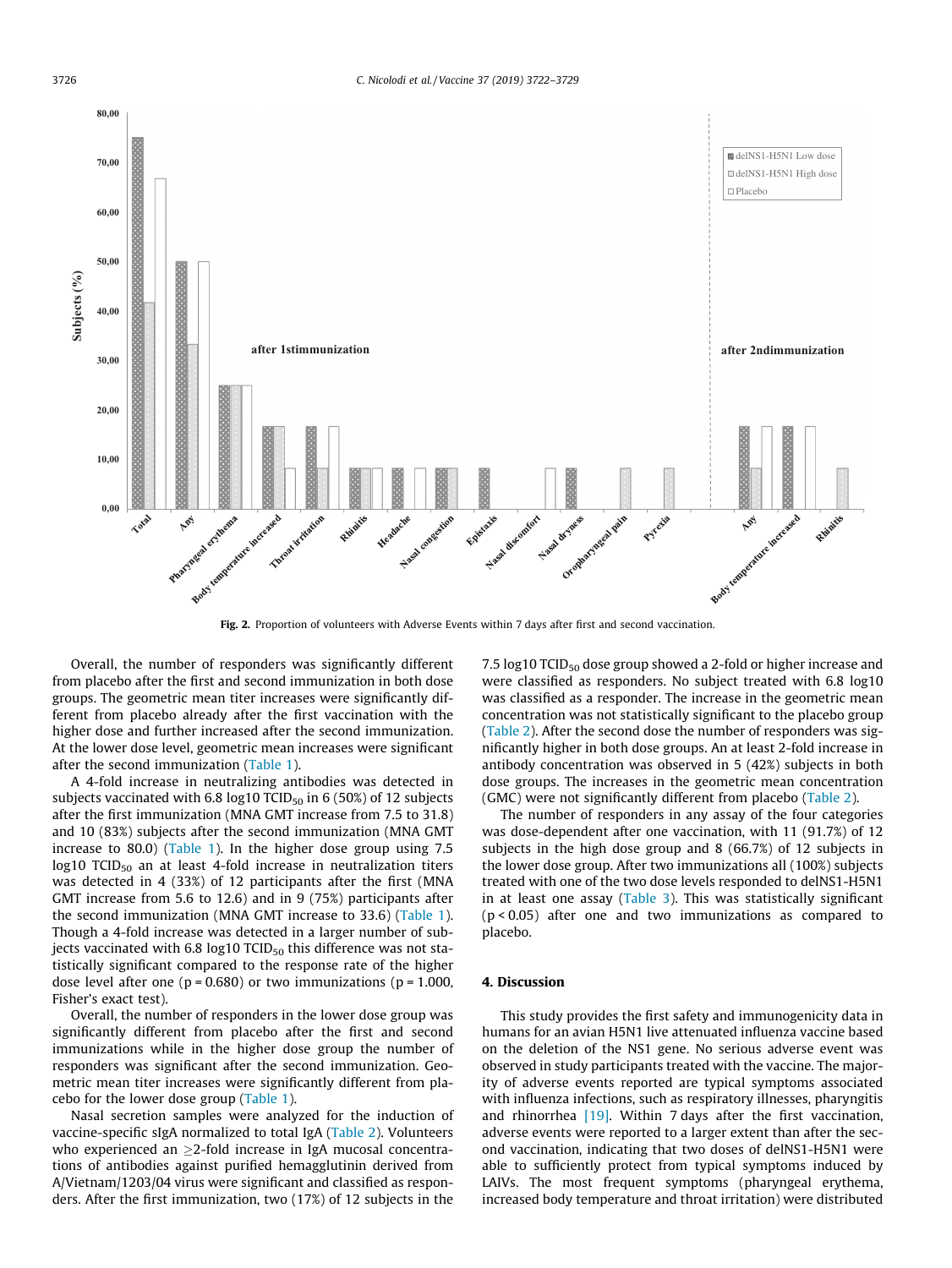<span id="page-5-0"></span>

| Table 1                            |                                   | Serum HAI and neutralizing antibody response after first and second immunization.   |               |                    |                                                                    |                   |                   |                                   |                                                                                |            |                    |                               |             |                                  |
|------------------------------------|-----------------------------------|-------------------------------------------------------------------------------------|---------------|--------------------|--------------------------------------------------------------------|-------------------|-------------------|-----------------------------------|--------------------------------------------------------------------------------|------------|--------------------|-------------------------------|-------------|----------------------------------|
|                                    | Hemagglutination inhibition       |                                                                                     |               |                    |                                                                    |                   |                   | Microneutralization               |                                                                                |            |                    |                               |             |                                  |
|                                    | First immunization                |                                                                                     |               |                    | Second immunization                                                |                   |                   | irst immunization                 |                                                                                |            |                    | Second immunization           |             |                                  |
|                                    | 95%CI)                            | Treatment group Pre-, GMT Post-, GMT Increase Responders <sup>a</sup><br>$(95%$ CI) |               |                    | Post-, GMT Increase Responders <sup>a</sup><br>(95% <sup>2</sup> ) |                   |                   | (95%Cl)                           | Pre-, GMT Post-, GMT Increase Responders <sup>a</sup> Post-, GMT<br>$(95\%CI)$ |            |                    | (95% <sub>C</sub> )           |             | Increase Responders <sup>ª</sup> |
| 6.8 log10TCID50 5.00<br>$(n = 12)$ | $(5.00 - 5.00)$ $(8.53 - 16.57)$  | 1.89                                                                                | 2.38          | $5^{\circ}$ (41.7) | $(25.25 - 63.36)$<br>40.00                                         | 8.00 <sup>b</sup> | $11c (91.7)$ 7.49 | $(5.04 - 11.14)$                  | 31.75                                                                          | $4.24^{b}$ | $6^{\circ}$ (50.0) | 80.00                         | $10.68^{b}$ | $10^{c}$ (83.3) <sup>c</sup>     |
| 7.5 log10TCID50                    | 5.30                              | 28.28                                                                               | $5.34^{b}$    | $9^c(75.0)$        | 50.40                                                              | $9.51^{b}$        | $11^c(91.7)$      | 5.61                              | $(15.59 - 64.64)$<br>$12.60$                                                   | 2.24       | 4(33.3)            | $(39.62 - 161.53)$<br>$33.64$ | 5.99        | 9 <sup>c</sup> (75.0)            |
| $(n = 12)$                         | $(4.66 - 6.02)$                   | $(13.84 - 57.82)$                                                                   |               |                    | $(26.78 - 94.83)$                                                  |                   |                   | $(4.73 - 6.66)$<br>8.91           | $(6.70 - 23.71)$<br>10.59                                                      |            |                    | $(15.82 - 71.50)$<br>10.59    |             |                                  |
| Placebo $(n = 12)$                 | 7.49                              |                                                                                     | $\frac{8}{1}$ | 0(0.0)             | 7.49                                                               | $\frac{8}{1}$     | (0.0)0            |                                   |                                                                                | 1.19       | (0.0)0             |                               | 1.19        | (0.0)0                           |
|                                    | $(4.08 - 13.75)$ $(4.08 - 13.75)$ |                                                                                     |               |                    | $(4.08 - 13.75)$                                                   |                   |                   | $(4.12 - 19.25)$ $(5.06 - 22.17)$ |                                                                                |            |                    | $(4.53 - 24.77)$              |             |                                  |

<sup>a</sup> Number of volunteers having a  $\geq$ 4-fold increase from baseline.

b p < 0.05 for an increase from the baseline level to the post vaccination level compared with placebo by ANOVA followed by Tukey-Kramer multiple comparison test<br>° p < 0.05 compared with placebo by Fisher's exact test.  $^{\circ}$  Number of volunteers having a  $\geq$  4-fold increase from baseline. baseline.

p < 0.05 for an increase from the baseline level to the post vaccination level compared with placebo by ANOVA followed by Tukey-Kramer multiple comparison test. c p < 0.05 compared with placebo by Fisher's exact test.

C. Nicolodi et al. / Vaccine 37 (2019) 3722–3729 3727

to a similar extent in both vaccine cohorts and placebo. Most adverse events were of mild intensity. Other adverse reactions reported for LAIVs, such as fever, headache or coughing [\[20,21\],](#page-7-0) were noted only rarely. The development of cardiovascular or respiratory disorders (chronic pulmonary diseases, asthma or wheezing) is a major concern of intranasally administered influenza vaccines. In clinical trials with a cold-adapted LAIV the risk of wheezing and asthma was increased in children younger than 2 years of age [\[22,23\]](#page-7-0). Though these safety signals were not observed with delNS1-influenza vaccine candidates [\[24,25\],](#page-7-0) these potential risks needs to be further investigated in clinical trials with larger treatment groups.

Shedding of the vaccine virus is an important aspect for live vaccines in regard to potential reassortment with circulating influenza viruses or unintended transmission. Though LAIVs are attractive candidates for pandemic vaccines, there is a concern of reversion to virulence in pandemic situations. In our clinical study we confirm that delNS1-H5N1 possesses a replication-deficient phenotype. No vaccine virus was re-isolated in the nasal washings of any study participant immunized with delNS1-H5N1 vaccine. The replication-deficient phenotype of delNS1 viruses was previously confirmed in a phase 1 clinical trial with a monovalent delNS1-H1N1 vaccine  $[24]$  and a phase 1/2 trial with a trivalent delNS1 candidate [\[25\]](#page-7-0). We believe that delNS1-H5N1 might be an attractive option for prevention of a potentially pandemic disease, however a certain risk of a human-to-human transmission and subsequent reassortment with a current circulating seasonal influenza strain cannot be fully excluded. Importantly, since the delNS1 vaccine strain is replication-deficient, no shedding occurs, and no viral RNA is detectable post infection, the likelihood of reassortment is negligible. In the unlikely event that reassortment did take place, reassortant viruses usually are more attenuated as compared to the parental viruses  $[26-28]$ . This observation is also very likely in the case with potential H5-delNS1 reassortants, since in addition to the attenuating deletions in the NS1 gene and the H5 HA cleavage site, the other internal genes are derived from A/PR8 virus. The PR8 backbone was shown to be attenuated in humans [\[29\]](#page-7-0), and PR8-based live vaccines were shown to be safe in several thousand volunteers in multiple clinical trials [\[29–31\].](#page-7-0) In summary, while it may not be recommended to use non-circulating pandemic delNS1 strains in a pre-pandemic setting, the concept of using pandemic delNS1 strains during the pandemic appears reasonably safe.

In the last decade, several vaccine manufacturers demonstrated that two doses of vaccine are generally necessary to elicit the level of immunity required to meet licensure criteria [\[1,32\]](#page-6-0). Additionally, results from studies with pandemic LAIVs based on coldadapted strains suggest that this type of vaccine elicits only modest homologous HAI and neutralizing antibody responses even following two doses of 7.5 log10  $TCID_{50}$  administered by nasal spray [\[33–36\]](#page-7-0). However, we observed that two immunizations with delNS1-H5N1 were able to sufficiently induce HAI and MNA antibody titers even with a lower dose level of 6.8  $log 10$  TCID<sub>50</sub>. Importantly, seroconversion occurred after one immunization with 7.5 log10 TCID<sub>50</sub> in 75% of subjects vaccinated. There are several possible explanations why the delNS1-H5N1 candidate is able to seroconvert with a single dose in contrast to other live attenuated and inactivated influenza vaccines. Firstly, the delNS1-H5N1 lacks the entire open reading of the gene encoding NS1, which is an interferon-antagonist. Lacking the ability to counteract the interferon response, delNS1-based vaccines induce high levels of interferon, achieving a natural adjuvant effect that activates and enhances T- and B-cell mediated immune responses [\[12,37\].](#page-7-0) Secondly, we observe that mutations occurring after isolating and passaging viruses in eggs affect the stability and immunogenicity of the HA [\[38\].](#page-7-0) To avoid mutations that may affect stability or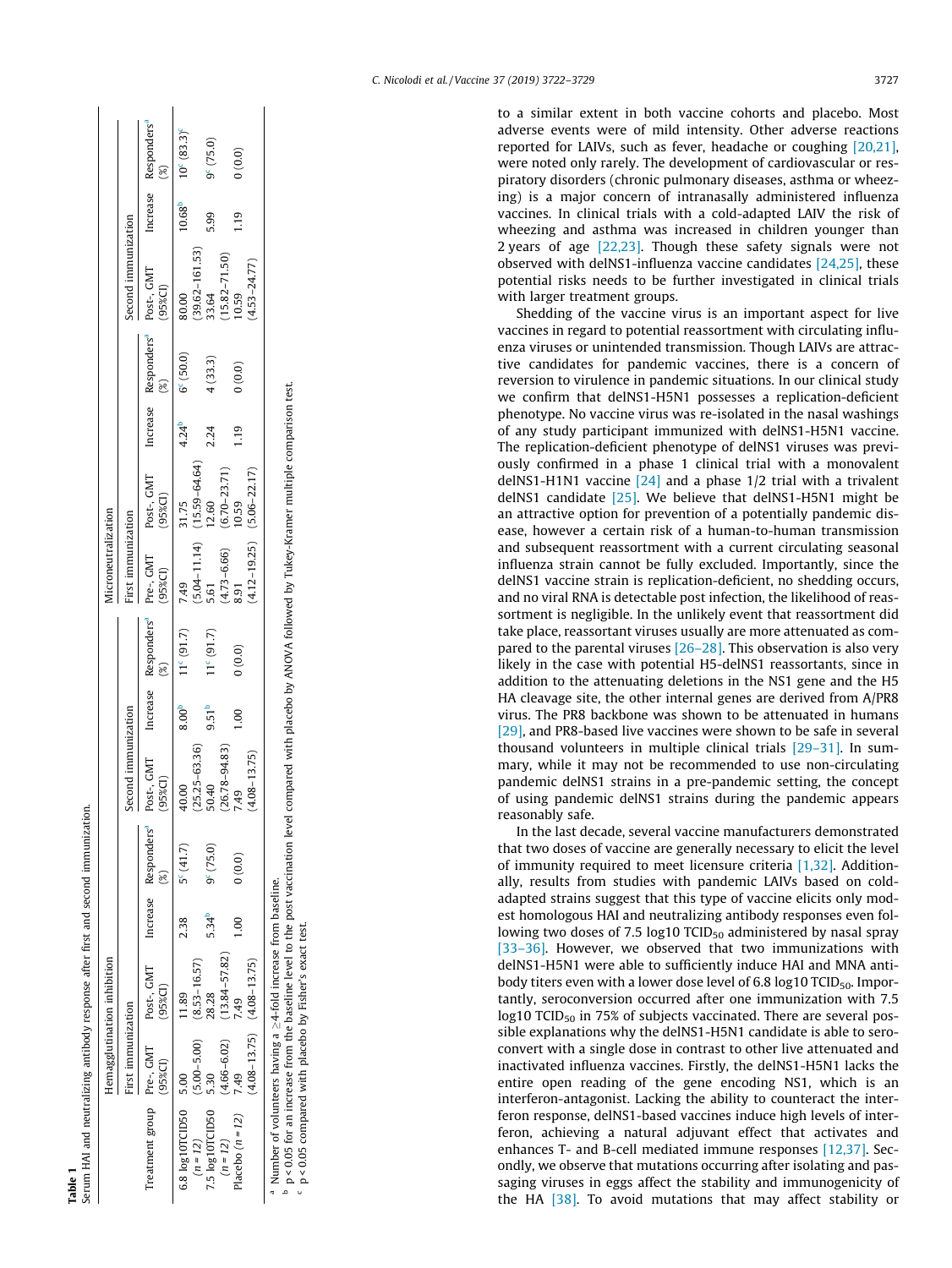#### <span id="page-6-0"></span>Table 2

|  | Secretory IgA antibody response after first and second immunization (ratio of H5-specific AU/ml to total IgA level). |  |  |  |  |  |  |  |  |  |
|--|----------------------------------------------------------------------------------------------------------------------|--|--|--|--|--|--|--|--|--|
|  |                                                                                                                      |  |  |  |  |  |  |  |  |  |

|                                               | First immunization  |                   | Second immunization |         |                                                                                                                                                           |      |         |
|-----------------------------------------------|---------------------|-------------------|---------------------|---------|-----------------------------------------------------------------------------------------------------------------------------------------------------------|------|---------|
| Treatment group                               |                     |                   |                     |         | Pre-, GMC [AU/ml] (95%CI) Post-, GMC [AU/ml] (95%CI) Increase Responders <sup>a</sup> (%) Post-, GMC [AU/ml] (95%CI) Increase Responders <sup>a</sup> (%) |      |         |
| 6.8 log10TCID50 ( $n = 12$ ) 0.28 (0.16-0.49) |                     | $0.32(0.19-0.54)$ | 1.14                | 0(0.0)  | $0.40(0.28 - 0.58)$                                                                                                                                       | 1.44 | 5(41.7) |
| 7.5 $log10$ TCID50 (n = 12) 0.25 (0.15-0.43)  |                     | $0.31(0.20-0.48)$ | 1.22                | 2(17.0) | $0.61(0.25-1.51)$                                                                                                                                         | 2.41 | 5(41.7) |
| Placebo $(n = 12)$                            | $0.32(0.22 - 0.47)$ | $0.25(0.14-0.43)$ | 0.77                | 0(0.0)  | $0.30(0.19 - 0.46)$                                                                                                                                       | 0.93 | 0(0.0)  |

<sup>a</sup> Number of volunteers having a  $\geq$ 2-fold increase from baseline.

#### Table 3

Number of subjects with a response in any assay.

| Treatment group               | First immunization<br>No. of subjects with any response (%) | Second immunization<br>No. of subjects with any response (%) |
|-------------------------------|-------------------------------------------------------------|--------------------------------------------------------------|
| 6.8 $log10TCID50 (n = 12)$    | $8^a$ (66.7)                                                | $12a$ (100.0)                                                |
| 7.5 $log10$ TCID50 $(n = 12)$ | $11a$ (91.7)                                                | $12a$ (100.0)                                                |
| Placebo $(n = 12)$            | 0(0.0)                                                      | 0(0.0)                                                       |

<sup>a</sup> p < 0.05 compared with placebo by Fisher's exact test.

immunogenicity, we use sequences derived from primary isolates for generating our vaccine strains. Finally, it should be noted that in the HAI assay we used horse erythrocytes, which show high sensitivity in this assay  $[39,40]$ . In addition to the dose level and number of immunizations required to protect from influenza infection, the issue of antibody persistence and responses to booster doses after several months is especially of interest for the development of pandemic influenza vaccines.

The induction of a vaccine virus-specific secretory IgA antibody response in nasal secretions is a major advantage of intranasal influenza virus vaccines that may contribute to protective immunity because they mimic natural infection by replicating primarily in the upper respiratory tract  $[9-11]$ . The increased local IgA response after two immunizations versus one immunization demonstrates that delNS1-H5N1-induced sIgA concentrations can be boosted with revaccination; however, the observed increases in sIgA were of moderate magnitude and did not provide statistically significant differences when compared to placebo. In our experience, the quantitative determination of a vaccine virusspecific sIgA antibody response in nasal secretions is a major challenge for nasally administered influenza vaccines because of the high variance in nasal secretion samples and mucosal antibody concentrations within the samples collected [\[25\]](#page-7-0). However, sIgA and serum antibody levels correlated, as sIgA responses were only observed in a portion of individuals that showed significant antibody responses in HAI and MNA after the second immunization with the low dose level and after the first and second immunization with 7.8 log10 TCID<sub>50</sub>. Consistent with other studies, it is more likely that measured sIgA responses would be best classified as a relative co-correlate of protection [\[33\].](#page-7-0)

There are some limitations to the performed clinical study. The number of study participants was limited and only naïve volunteers were included. The potential of delNS1-H5N1 to induce a systemic immune response after one immunization must be confirmed in future studies with larger study populations who are serosusceptible or seropositive to circulating seasonal influenza strains. Furthermore, in view of future pandemic situations, cross protection against viruses of different clades is an important factor for the development of effective pandemic vaccines and should be investigated in future clinical trials. In summary, this randomized, double-blind, placebo-controlled clinical study demonstrated for the first time that a pandemic influenza strain lacking the NS1 protein is safe and well tolerated, and is able to significantly induce serum antibody titers after one and two immunizations. This encouraging proof of concept provides a basis for future clinical studies including the evaluation of delayed boosting strategies and homologous and heterologous immunogenicity after priming and further immunizations.

#### Acknowledgements

We thank Andrea Pfeiffer, Boris Ferko, Andrej Egorov and Julia Romanova (AVIR Green Hills Biotechnology Research Development Trade AG) for assistance in this study and Michael Kundi of the Medical University of Vienna, Centre for Public Health, Institute for Environmental Hygiene, Vienna, Austria for scientific support. We especially honor Prof. Oleg Kiselev, MD from the Research Institute of Influenza, Russian Academy of Medical Sciences, St. Petersburg, Russia who acted as the principal investigators and has unfortunately passed away. We thank Carrie Wick for critical review of the manuscript.

### Declaration of interest

CN, FG, MW, JS and TM were employed at AVIR Green Hills Biotechnology. TM, JS and MW had stock and share options in the company at the period of this clinical trial. OK was acting as principal investigator for the clinical study and was employed at the Research Institute of Influenza, Russian Academy of Medical Sciences, St. Petersburg, Russia.

## Funding sources

The clinical study was sponsored by AVIR Green Hills Biotechnology Research Development AG, Austria and by the EU grant FLUVACC contract nr. 518281.

## References

- [1] Treanor JJ, Campbell JD, Zangwill KM, Rowe T, Wolff M. Safety and Immunogenicity of an Inactivated Subvirion Influenza A (H5N1) Vaccine. N Engl J Med 2006;354:1343–51. <https://doi.org/10.1056/nejmoa055778>.
- [2] Subbarao K, Klimov A, Katz J, Regnery H, Lim W, Hall H, et al. Characterization of an avian influenza A (H5N1) virus isolated from a child with a fatal<br>respiratory illness. Science (80-) 1998. https://doi.org/ [https://doi.org/](https://doi.org/10.1126/science.279.5349.393) [10.1126/science.279.5349.393](https://doi.org/10.1126/science.279.5349.393).
- [3] WHO. Antigenic and genetic characteristics of zoonotic influenza viruses and development of candidate vaccine viruses for pandemic preparedness. Wkly Epidemiol Rec 2017. <https://doi.org/10.1111/irv.12324/epdf>.